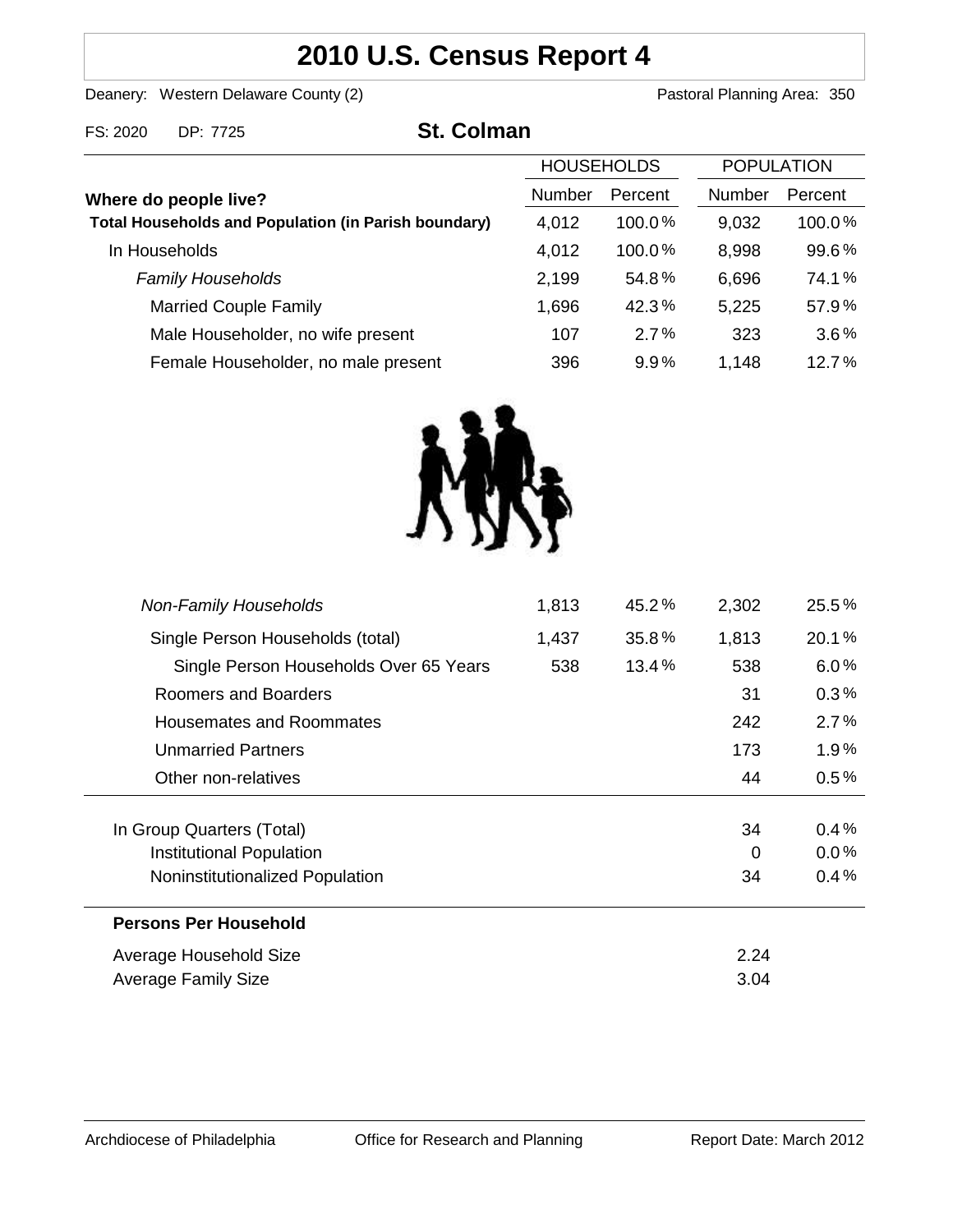# **2010 U.S. Census Report 4**

Deanery: Western Delaware County (2) Deanery: Western Delaware County (2)

FS: 2020 DP: 7725 **St. Colman**

|                                                      |                | <b>POPULATION</b> |  |
|------------------------------------------------------|----------------|-------------------|--|
| Where do Children - Under Age 18 Live?               | Number         | Percent           |  |
| Total Children - Under Age 18 (in Parish boundary)   | 1,822          | 100.0%            |  |
| In Households                                        | 1,822          | 100.0%            |  |
| Householder or spouse is under 18                    | 0              | 0.0%              |  |
| With Related:                                        |                |                   |  |
| Married-Couple Family                                | 1,323          | 72.6%             |  |
| Male Householder, No Wife Present                    | 80             | 4.4%              |  |
| Female Householder, No Husband Present               | 281            | 15.4%             |  |
| <b>Other Related Householder</b>                     | 29             | 1.6%              |  |
| <b>With Non-Relatives</b>                            | 21             | 1.1%              |  |
| <b>Grandparent Householder</b>                       | 88             | 4.8%              |  |
| In Group Quarters                                    | 0              | 0.0%              |  |
| Institutionalized population                         | 0              | 0.0%              |  |
| Noninstitutionalized population                      | 0              | 0.0%              |  |
| Where do Adults - Age 65 and Older - Live?           |                |                   |  |
| Total Adults - Age 65 and Older (in Parish boundary) | 1,503          | 100.0%            |  |
| In Households                                        | 1,501          | 99.8%             |  |
| Family Households:                                   | 904            | 60.1%             |  |
| Is Householder or Spouse                             | 814            | 54.1%             |  |
| With Other Relative Householder                      | 24             | 1.6%              |  |
| With Non-Related Householder                         | 16             | 1.0%              |  |
| is Parent                                            | 35             | 2.3%              |  |
| is Parent-in-Law                                     | 15             | 1.0%              |  |
| In Non-family Households:                            | 597            | 39.7%             |  |
| Male Living Alone                                    | 113            | 7.5%              |  |
| Male not Living Alone                                | 21             | 1.4%              |  |
| Female Living Alone                                  | 425            | 28.3%             |  |
| Female not Living Alone                              | 14             | 0.9%              |  |
| Other                                                | 24             | 1.6%              |  |
| In Group Quarters                                    | 3              | 0.2%              |  |
| Institutionalized population                         | 0              | 0.0%              |  |
| Noninstitutionalized population                      | $\overline{2}$ | 0.2%              |  |
| Housing Units in the Parish boundary                 |                |                   |  |
| <b>Total Housing Units</b>                           | 4,381          | 100.0%            |  |
| Occupied                                             | 4,012          | 91.6%             |  |
| Owner-Occupied                                       | 2,235          | 51.0%             |  |
| Renter-Occupied                                      | 1,777          | 40.6%             |  |
| Vacant                                               | 369            | 8.4%              |  |

Archdiocese of Philadelphia **Office for Research and Planning** Report Date: March 2012